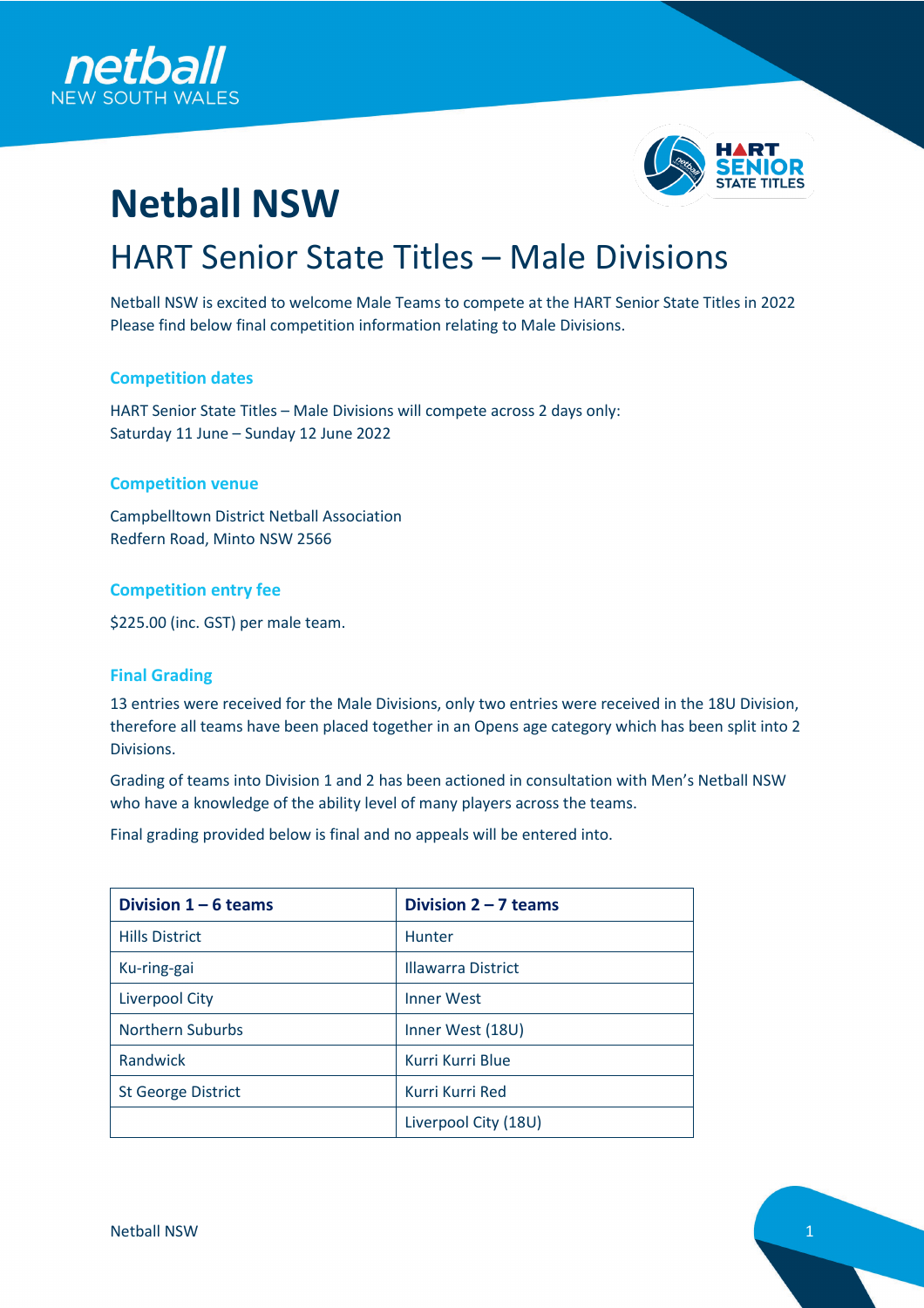

## **Competition format**

The competition format for the male divisions is outlined below:

- All matches will be played over 2 days, being Saturday, 11 June and Sunday 12 June 2022
- All minor round matches will be two (2) x twelve (12) minute halves, with a two (2) minute half time break.
- All teams in a division will play each team in their division twice in minor rounds.

## **Finals and awards**

- There shall be no finals played, winners will be determined by the team placed first on the ladder following the completion of all minor rounds.
- No joint winners will be awarded to determine the final individual placing point scores will be used and then if required to separate one or more Teams on the same points score goal averages will be used.
- Awards will be presented as follows:
	- o Opens Div.1 State Champion and Runner Up
	- o Opens Div.2 Winner and Runner Up
	- o Highest ranking U18 team Winner

## **Competition rules**

Unless otherwise stated in this document all rules of the Senior State Titles Competition Rules, will apply. Senior State Titles Rules can be found on the **Senior State Titles** page of the Netball NSW website.

## **Team Tents**

A Team Tent may be hired through the Netball NSW preferred hirer, Team Tent orders along with Transport Notification (if teams are bringing a bus) can be ordered via the link [here.](https://docs.google.com/forms/d/e/1FAIpQLSepzYicumRE4s4kBwWmQADxHK1wndALDXUMP8gqNrSCDEYrcA/viewform) Tent orders close Friday, 13 May 2022.

Team tents will charged at the cost of \$870.00 p/tent. Tents ordered for Male teams will be placed in a position separate to the female team tents.

It is not compulsory to order Team Tents through the Netball NSW provider, a tent space will be allocated to Male Team Tents.

Note: All personal tents will be required to be packed down at the end of each day and removed from the site